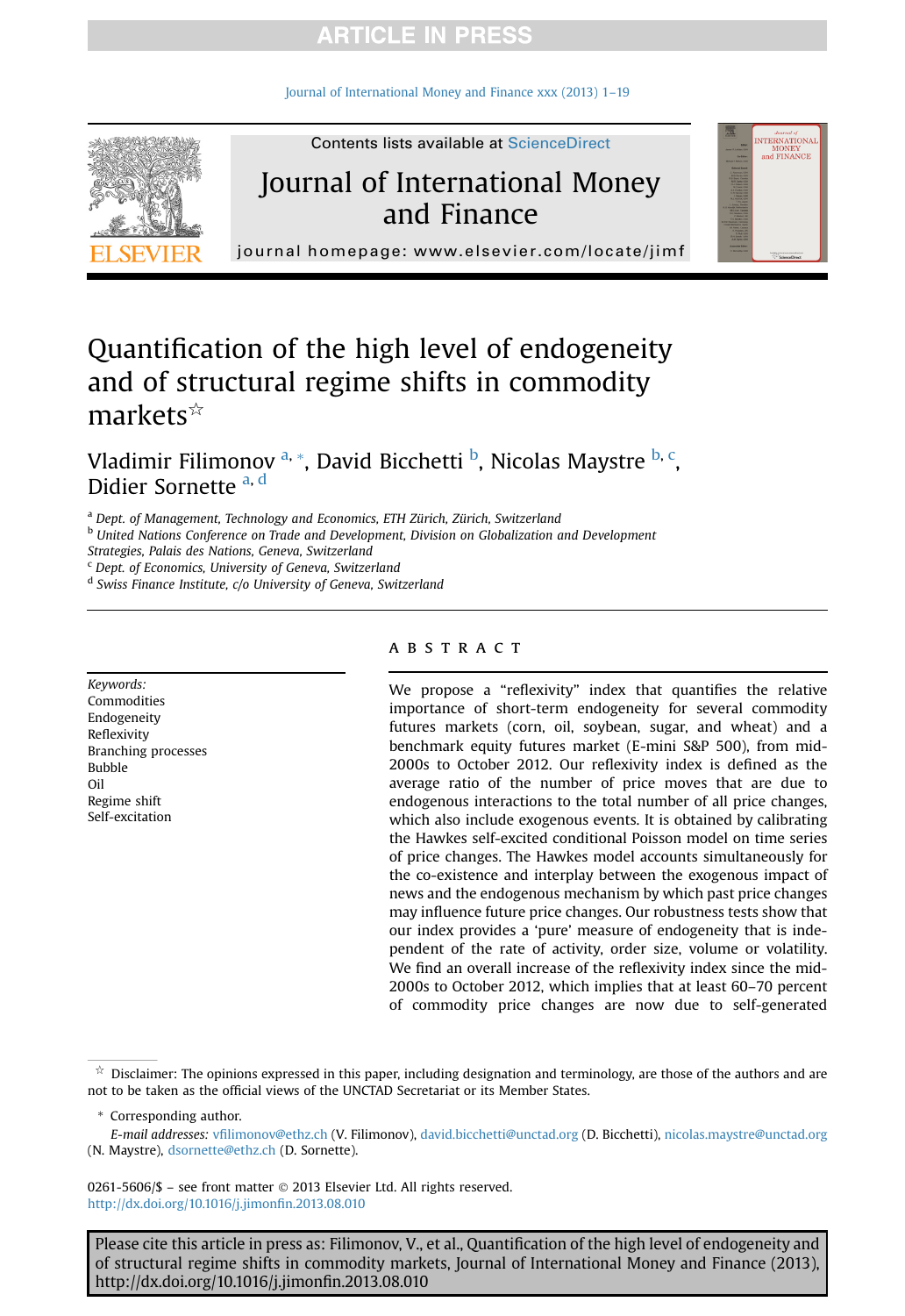### **ARTICLE IN PRESS**

2 V. Filimonov et al. / Journal of International Money and Finance xxx (2013) 1–19

activities rather than novel information, compared to 20–30 percent earlier. While our reflexivity index is defined on shorttime windows (10–30 min) and thus does not capture long-term memory, we discover striking coincidence between its dynamics and that of the price hikes and abrupt falls that developed since 2006 and culminated in early 2009.

2013 Elsevier Ltd. All rights reserved.

#### 1. Introduction

The increasing importance of non-traditional participants on commodity futures markets over the last decade — referred to as the "financialization" of commodity futures markets [\(Domanski and Heath,](#page--1-0)  $2007$  – coincided with another major structural change in trading: the transition from an open outcry trading platform to a computer/electronic order matching platform. These two structural changes resulted, at the very least, in the following developments. First, market access expanded. Second, direct trading costs declined. Third, investments tracking a commodity index became an accepted alternative investment for institutions and pension funds. Fourth, exchange traded funds and synthetic investment vehicles that tracked or are based on commodity indices or even single futures markets were introduced. As a result, these changes undoubtedly contributed to the increase in the volume of trade on commodity futures markets [\(Irwin and Sanders, 2012\)](#page--1-0).

Arguably, the growing liquidity emanating partly from the financialization of commodity markets, coupled with a shift in trading strategies and technological progresses, has favored the expansion of quantitative trading on commodity futures markets. In parallel, many commodity prices have experienced roller-coaster rides since the mid-2000s. Overall, these developments have fueled an intense debate regarding the roles of financial investors and quantitative trading. Disagreements relate to whether these new actors have improved the price discovery process of commodities futures markets or whether they have made the process less effective and more unstable.

The proponents of these developments argue that the benefits are at least threefold. First, futures prices become closer to their underlying fundamentals. Second, liquidity increases. Third, risks are transferred to agents who are better prepared to assume it (see e.g. [Stoll and Whaley \(2010, 2011\);](#page--1-0) [Irwin and Sanders \(2012\)](#page--1-0) and references cited therein). In short, this process supports the efficient market hypothesis (EMH) ([Samuelson, 1965; Fama, 1970, 1991](#page--1-0)). By contrast, other observers argue that financial investors and quantitative trading can have negative effects on commodity markets because they distort the price formation process (see e.g. [UNCTAD \(2009, 2011\); Tang and Xiong \(2010\);](#page--1-0) [Bicchetti and Maystre \(2012\)](#page--1-0) and references cited therein). In some occasions, these prices distortions culminated in "speculative bubbles"  $^1$  in commodity prices (see e.g. [Gilbert \(2007\); Phillips and Yu](#page--1-0) [\(2011\)](#page--1-0) and references cited therein).

To contribute to this debate, we analyze the microstructure of several commodity futures markets at short time scales and provide quantitative dynamic estimates of their degree of reflexivity. More precisely, we present a measure of the "reflexivity" or endogeneity of high-frequency price movements, defined as the average ratio of the number of price moves that are due to endogenous interactions to the total number of all price changes, which also include exogenous events. Robustness tests show that our measure of endogeneity is independent of the rate of activity, order size, volume or volatility. We calibrate our measure on several commodity futures markets (corn, oil, soybean, sugar, and wheat) and also on a benchmark equity futures market (E-mini S&P 500). The obtained reflexivity index shows that at least 60–70 percent of commodity price changes are now due to self-generated activities rather than novel information, compared to 20–30 percent in the mid-2000s.

 $<sup>1</sup>$  According to the CFTC, a "speculative bubble" refers to "a rapid run-up in prices caused by excessive buying that is unrelated</sup> to any of the basic, underlying factors affecting the supply or demand for a commodity". See [http://www.cftc.gov/](http://www.cftc.gov/ConsumerProtection/EducationCenter/CFTCGlossary/glossary_s) [ConsumerProtection/EducationCenter/CFTCGlossary/glossary\\_s](http://www.cftc.gov/ConsumerProtection/EducationCenter/CFTCGlossary/glossary_s)

Please cite this article in press as: Filimonov, V., et al., Quantification of the high level of endogeneity and of structural regime shifts in commodity markets, Journal of International Money and Finance (2013), http://dx.doi.org/10.1016/j.jimonfin.2013.08.010